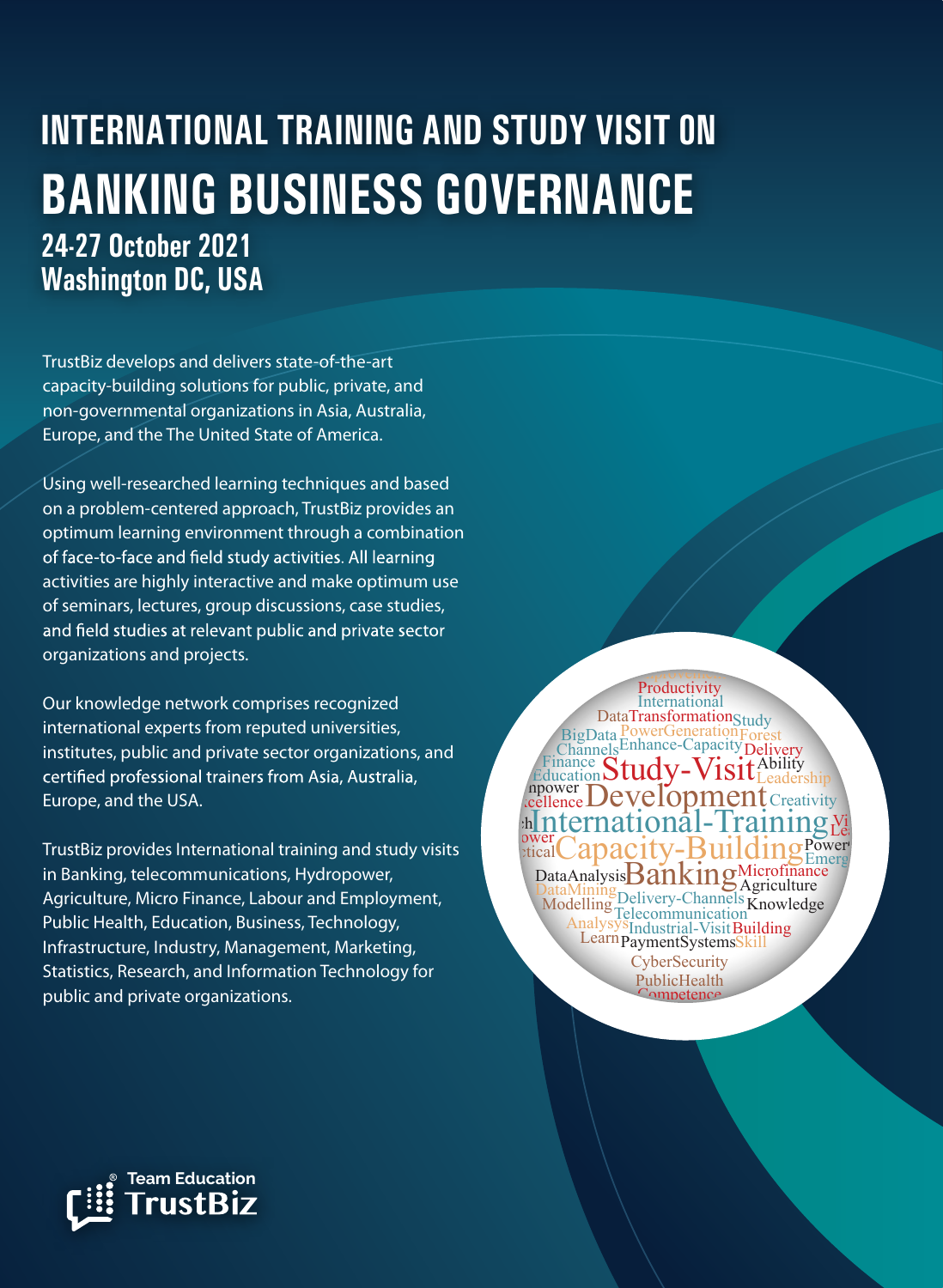## TrustBiz International Programmes



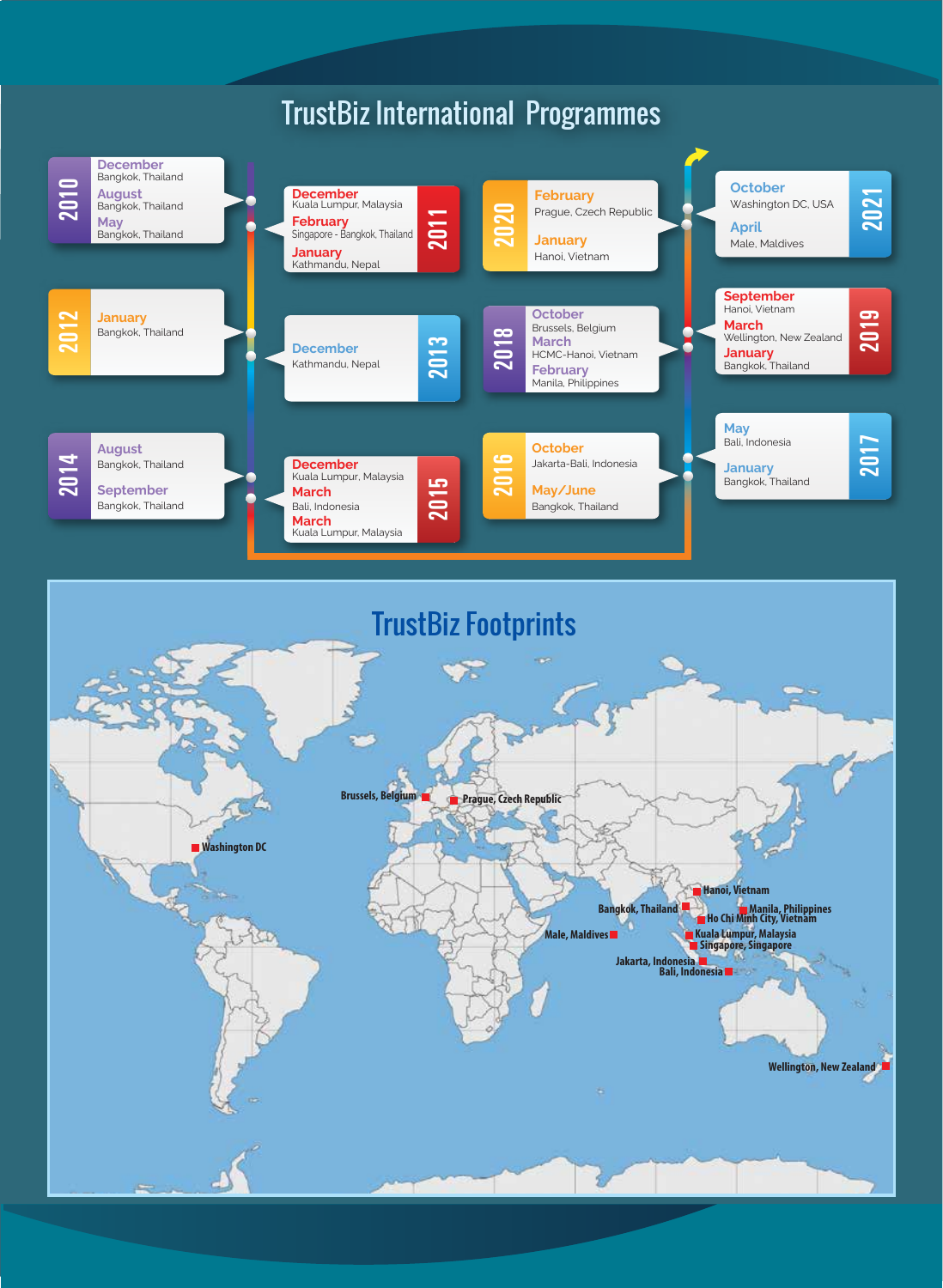

April 2021, Male, Maldives



February 2020, Prague, Czech Republic



January 2020, Honoi, Vietnam



#### **EXECUTIVE LEADERSHIP TRAINING SERIES**





#### **International Training and Study Visit on Banking Business Governance** 24-27 October 2021

Washington DC, USA

TrustBiz is organizing an International Training and Study Visit on Banking Business Governance on 24-27 October 2021 in Washington DC in technical cooperation of International Development Institute (IDI) head quartered in Washington DC as part of Executive Leadership Training (ELT) Series.

International Training and Study Visit on Banking Business Governance will enhance delegate's knowledge and skill in decision making and governance of banking business. The programme also creates the environment to familiarize delegates with emerging issues in banking such as effects of globalization, pandemic and international financial market. It also provides opportunity to exchange knowledge and experiences with international experts and similar bank executives.

The Executive Leadership Training (ELT) provides an opportunity to explore the latest developments in risk management governance and impact of Covid. The ELT will further provide an opportunity to visit and hear experts from the leading Commercial Bank Washington DC about their experience and practices.

For additional Information: team.education@trustbiz.asia March 2019, Wellington, New Zealand WhatsApp/Viber/Line: +9779851039778